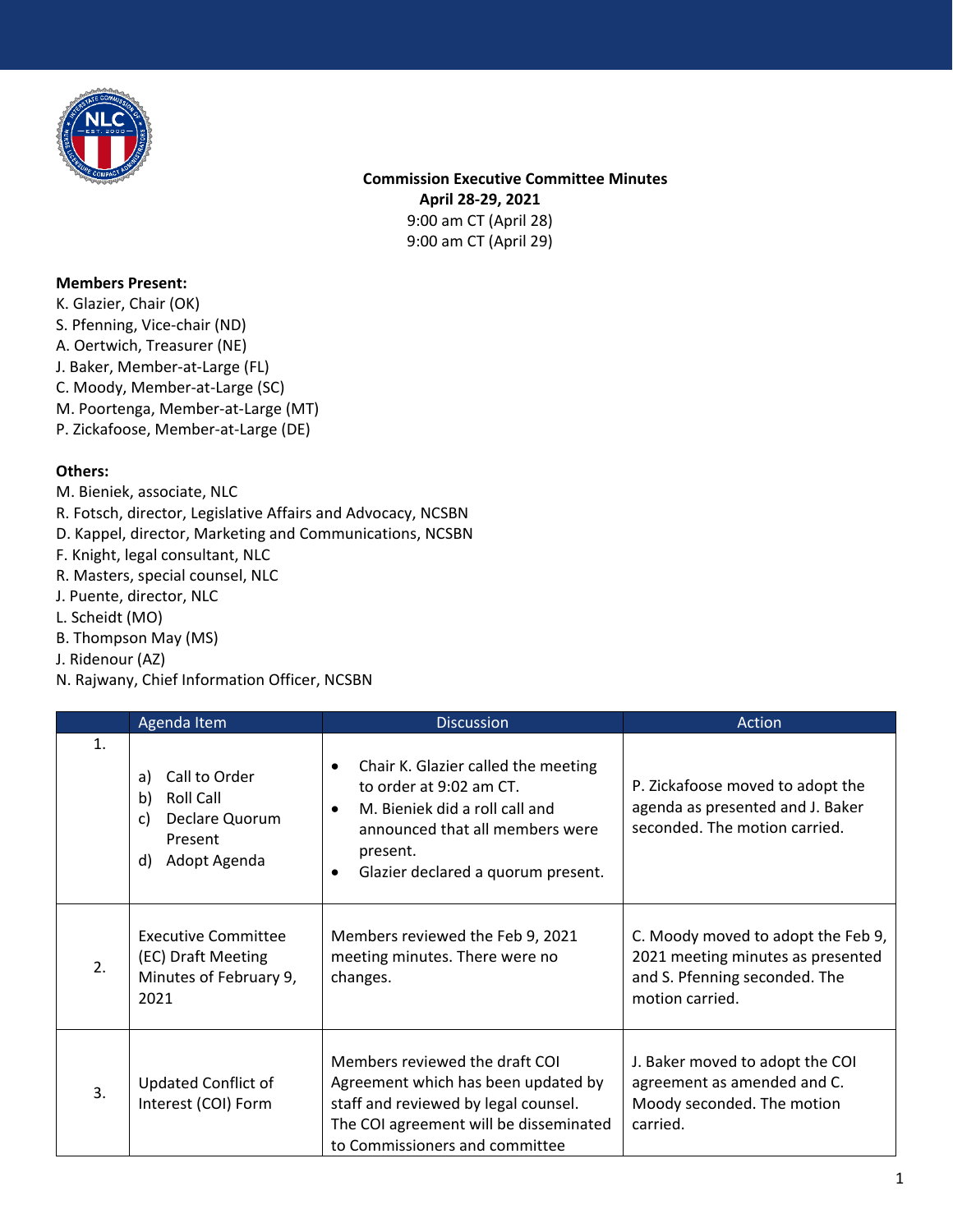| <b>NLC Conference Update</b><br>J. Puente and M. Bieniek discussed the<br>4.<br>upcoming Virtual NLC Conference.<br>Approximately 125 members are<br>registered for each session at this time.<br>Members will be asked to complete a<br>session evaluation after each session.<br>5.<br>NLC and APRN Compact<br>R. Fotsch, director, legislative affairs and<br>Legislative Update<br>advocacy provided the legislative<br>update.<br>Vermont: had two committee<br>hearings over past two weeks. The<br>bill is in the second chamber. Will<br>move to the floor for passage.<br>Ohio: bill is in the second chamber,<br>$\bullet$<br>in a house committee. Bill is heard<br>2-3 times in committee before being<br>voted out. ONA and the OH BON is<br>not opposing but is on record as an<br>interested party. The bill will go to<br>the House floor next week.<br>Pennsylvania: Passed out of senate<br>$\bullet$<br>committee. Will move fast in the<br>Senate. Will pass a chamber by this<br>summer. The goal is to have<br>enactment by end of the year.<br>Virgin Islands: A bill was introduced<br>$\bullet$<br>a few weeks ago. The BON and the<br>nurses association expressed<br>concerns. Legislators are very<br>supportive.<br>Alaska: The bill did not move out of<br>$\bullet$<br>the senate committee at last<br>hearing last week. It was voted<br>down. Hoping for a new hearing<br>and a new vote. This bill is<br>sponsored by the governor's office.<br>It is not dead - there will still be<br>movement. |  | members at the annual meeting.             |  |
|-------------------------------------------------------------------------------------------------------------------------------------------------------------------------------------------------------------------------------------------------------------------------------------------------------------------------------------------------------------------------------------------------------------------------------------------------------------------------------------------------------------------------------------------------------------------------------------------------------------------------------------------------------------------------------------------------------------------------------------------------------------------------------------------------------------------------------------------------------------------------------------------------------------------------------------------------------------------------------------------------------------------------------------------------------------------------------------------------------------------------------------------------------------------------------------------------------------------------------------------------------------------------------------------------------------------------------------------------------------------------------------------------------------------------------------------------------------------------------------------------------------------------------------|--|--------------------------------------------|--|
|                                                                                                                                                                                                                                                                                                                                                                                                                                                                                                                                                                                                                                                                                                                                                                                                                                                                                                                                                                                                                                                                                                                                                                                                                                                                                                                                                                                                                                                                                                                                     |  |                                            |  |
| health policy commission is writing a<br>report on the NLC. Bills are filed in<br>house and senate. We believe the<br>report will be favorable.<br>IL: Bill on senate floor. Bill may not<br>$\bullet$<br>move in the house. Session ends at<br>end of May.<br>Michigan: continue to meet with                                                                                                                                                                                                                                                                                                                                                                                                                                                                                                                                                                                                                                                                                                                                                                                                                                                                                                                                                                                                                                                                                                                                                                                                                                      |  | Massachusetts: A non-partisan<br>$\bullet$ |  |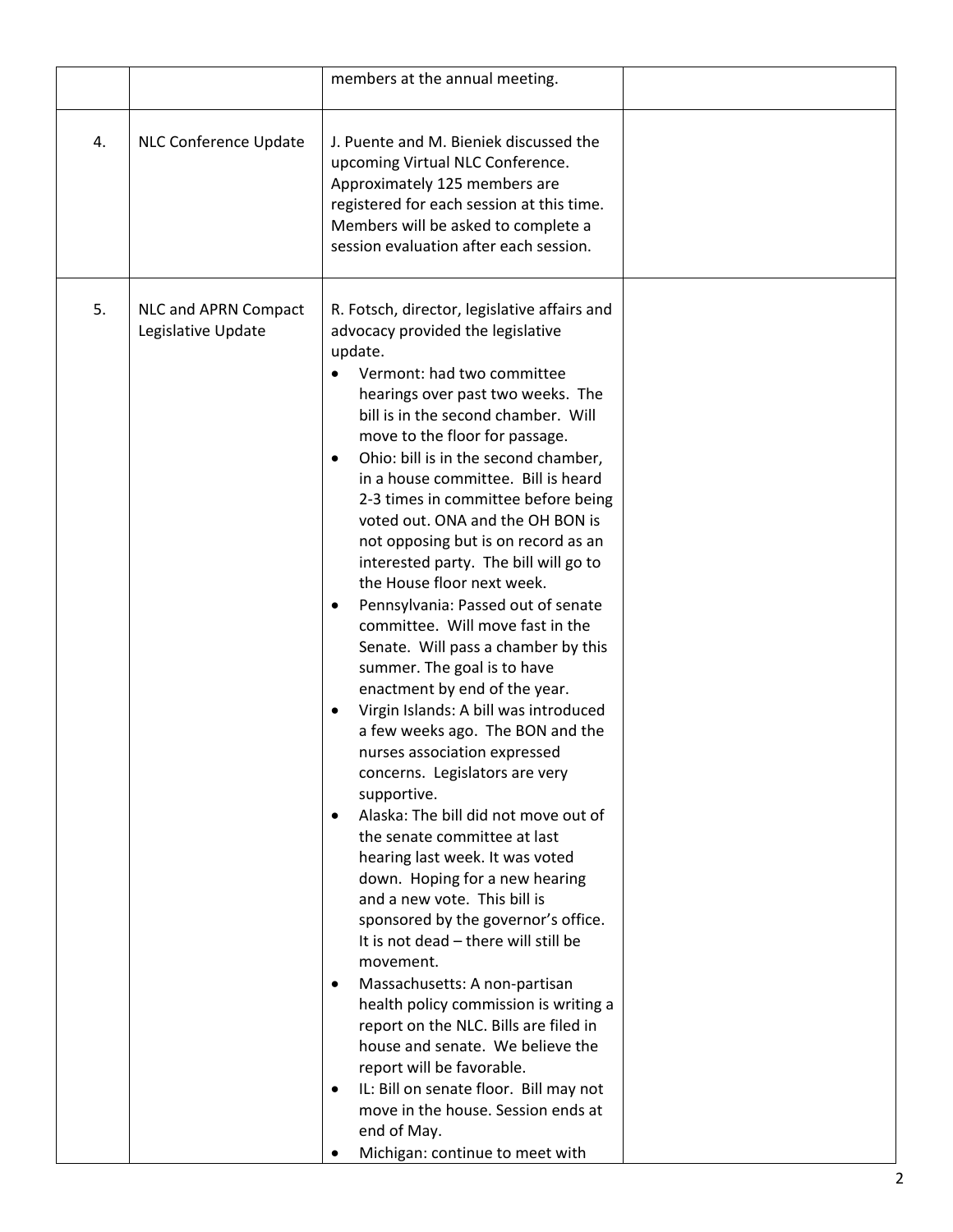|    |                                                                                                                                               | governor's office. LARA is opposed.<br>Washington: the bill is dead<br>although the session has not ended.<br>Nevada: the bill died and could not<br>$\bullet$<br>get a hearing.<br>California: the bill may get a<br>hearing.<br><b>APRN Compact:</b><br>North Dakota: enacted.<br>Delaware: there is a hearing on HB<br>$\bullet$<br>141 today. HB 21 has passed out of<br>house committee and is on the<br>house floor. Only the medical<br>society opposes. There is no change<br>in SOP or Rx authority. The AMA<br>submitted a letter opposing both<br>bills. |                                                                                                                                                                                                                                                                                                       |
|----|-----------------------------------------------------------------------------------------------------------------------------------------------|---------------------------------------------------------------------------------------------------------------------------------------------------------------------------------------------------------------------------------------------------------------------------------------------------------------------------------------------------------------------------------------------------------------------------------------------------------------------------------------------------------------------------------------------------------------------|-------------------------------------------------------------------------------------------------------------------------------------------------------------------------------------------------------------------------------------------------------------------------------------------------------|
| 6. | <b>Strategic Plan Update</b>                                                                                                                  | J. Puente and M. Bieniek provided a<br>comprehensive update on the progress<br>made on the tactics from Oct 1, 2020 to<br>date.                                                                                                                                                                                                                                                                                                                                                                                                                                     |                                                                                                                                                                                                                                                                                                       |
| 7. | <b>Rules Committee Report</b><br>a) Draft<br>Rulemaking<br>Manual<br><b>Regulatory FAQs</b><br>b)<br>(survey results<br>and clean<br>version) | J. Ridenour presented the draft<br>rulemaking handbook to members.<br>Members asked questions for<br>clarification and suggested edits.<br>Rules Committee will make revisions<br>$\bullet$<br>and return a revised version to the<br>Executive Committee before the<br>document goes to the Commission<br>for approval.<br>B. Thompson May presented the revised<br>Regulatory FAQs.<br>Members reviewed the FAQs and<br>$\bullet$<br>offered edits.<br>All revised FAQs were approved to<br>be disseminated to the                                                | P. Zickafoose moved to table further<br>discussion of the FAQs until the<br>second day of the meeting and C.<br>Moody seconded. The motion<br>carried.<br>P. Zickafoose moved that the<br>Executive Committee approve the<br>revised Regulatory FAQs and C.<br>Moody seconded. The motion<br>carried. |
|    |                                                                                                                                               | Commissioners with the exception<br>of two items which need further<br>discussion.                                                                                                                                                                                                                                                                                                                                                                                                                                                                                  |                                                                                                                                                                                                                                                                                                       |
| 8. | <b>NLC Marketing Plan</b><br>Update                                                                                                           | D. Kappel provided the marketing plan<br>update.<br>NCSBN ran a small ad in the NCSL<br>$\bullet$<br>publication. The ad performed well.<br>It had between an 18-30% open                                                                                                                                                                                                                                                                                                                                                                                           |                                                                                                                                                                                                                                                                                                       |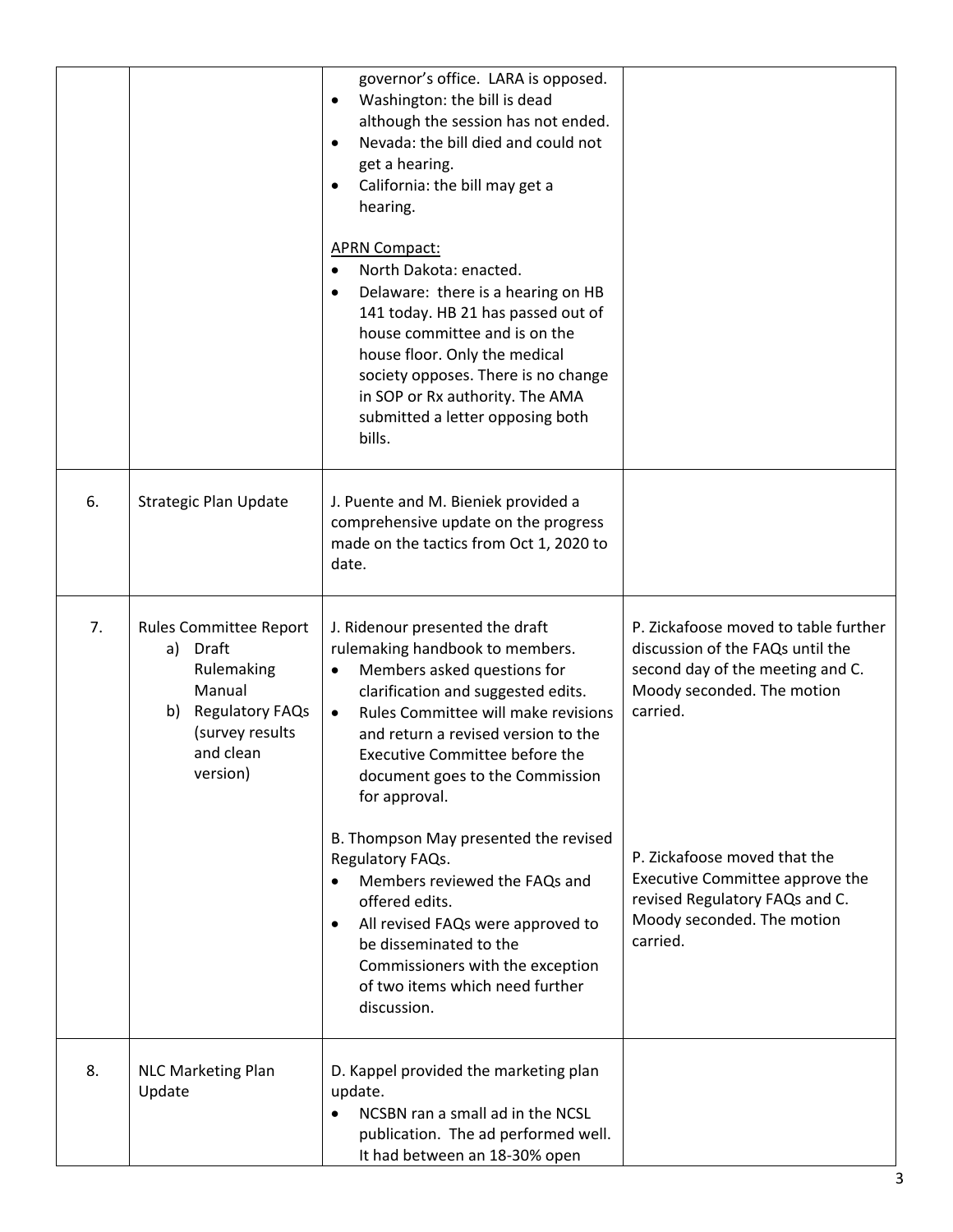|     |                                                                           | rate.<br>Work started on an NLC Instagram<br>$\bullet$<br>account.<br>Two additional NLC testimonial<br>$\bullet$<br>stories are in development. Nevada<br>and Alaska nurses were interviewed<br>for the stories.<br>Marketing will be repeating ads in<br>$\bullet$<br>CSG and NCSL publications.<br>Two issues of the new compact<br>$\bullet$<br>corner newsletter have been<br>published.                                                                                                                                                                                                                                                                                                                                |                                                                                                                                                                          |
|-----|---------------------------------------------------------------------------|------------------------------------------------------------------------------------------------------------------------------------------------------------------------------------------------------------------------------------------------------------------------------------------------------------------------------------------------------------------------------------------------------------------------------------------------------------------------------------------------------------------------------------------------------------------------------------------------------------------------------------------------------------------------------------------------------------------------------|--------------------------------------------------------------------------------------------------------------------------------------------------------------------------|
| 9.  | <b>Committee Vacancies</b>                                                | Staff reported that three<br>$\bullet$<br>committees each have one vacancy.<br>Staff updated the committee roster<br>$\bullet$<br>document with charges as found in<br>the strategic plan.                                                                                                                                                                                                                                                                                                                                                                                                                                                                                                                                   | J. Baker moved to approve the<br>updated committee roster and the<br>solicitation of additional committee<br>volunteers and A. Oertwich<br>seconded. The motion carried. |
| 10. | <b>Technology Task Force</b><br><b>Recommendation: MB</b><br>Notification | N. Rajwany and Nursys Team joined the<br>meeting to brief the Executive<br>Committee on the recommendation of<br>the Technology Task Force. This<br>recommendation relates to the ability of<br>NLC jurisdictions to create and display<br>Member Board Notifications on remote<br>jurisdiction active multistate licenses.                                                                                                                                                                                                                                                                                                                                                                                                  | P. Zickafoose moved that the NLC<br><b>Technology Task Force</b><br>recommendation be denied and M.<br>Poortenga seconded. The motion<br>carried.                        |
| 11. | Nurse Alert Transition to<br><b>BON Note Update</b>                       | Puente provided an update on the<br>status of the Nurse Alert Transition to<br><b>BON Note.</b><br>The proposed revisions to Nurse<br>$\bullet$<br>Alert were reviewed by the NCSBN<br>BOD at its Feb 9, 2021 meeting.<br>The revisions were presented to the<br>$\bullet$<br>EOLC and the Commission at the<br>2021 Midyear meeting.<br>An NCSBN policy related to Nurse<br>$\bullet$<br>Alert was revised by staff and<br>reviewed by legal counsel.<br>The revised policy is subject to<br>$\bullet$<br>NCSBN BOD approval at its May 11-<br>12, 2021 meeting.<br>Nursys Team is implementing the<br>$\bullet$<br>revisions to this Nursys feature.<br>K. Russell will provide training at a<br>$\bullet$<br>future date. |                                                                                                                                                                          |